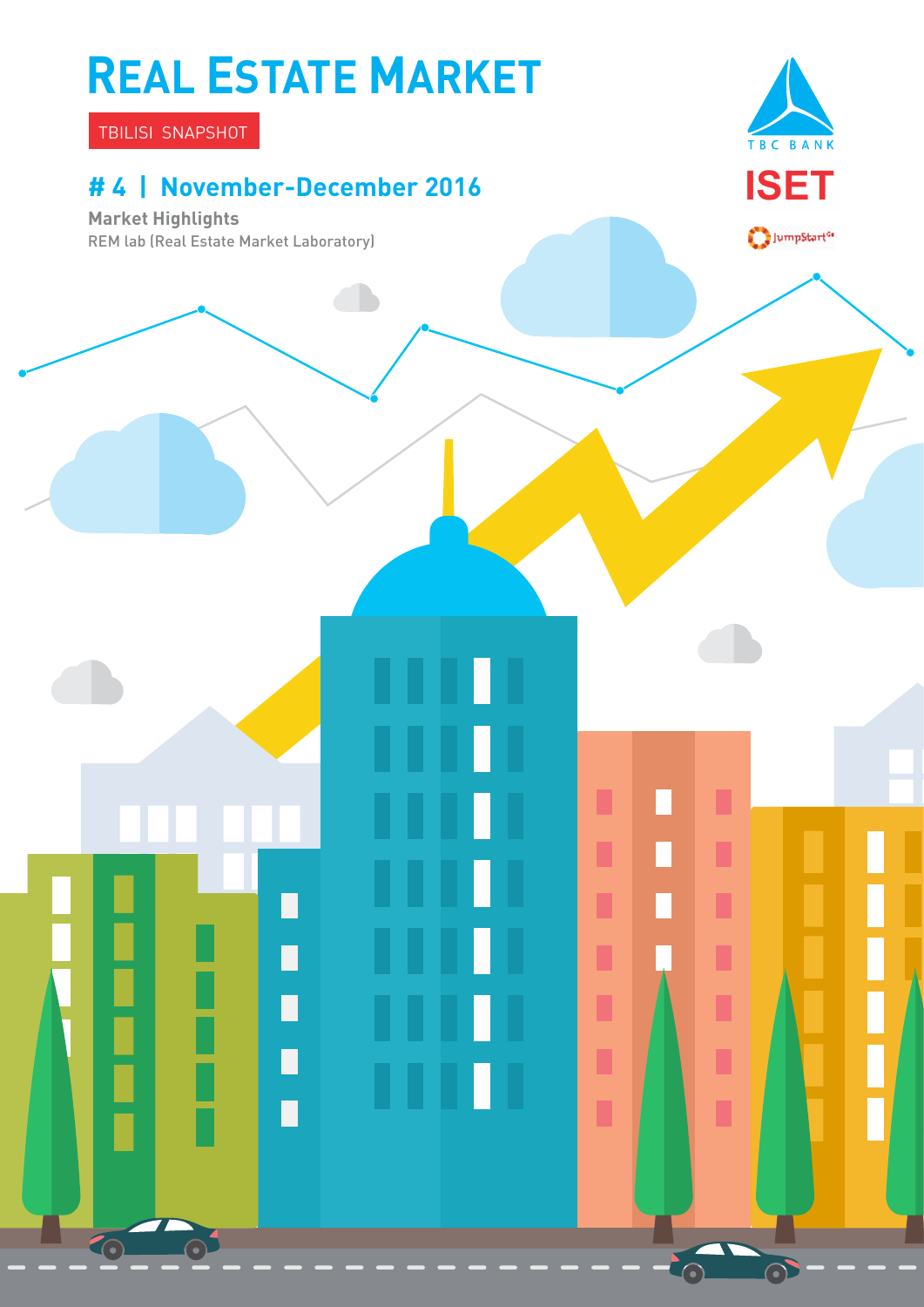Real Estate Index (REI) is an index, which represents real value of the real estate. Whenever we observe real estate prices, the first thing we look at is average price per square meter. However, average price can increase, if the sales of better quality properties (more flats in central districts or renovation, etc.) increases, which does not mean that real estate prices went up generally. We need Real Estate Index to track pure price changes. REI excludes `QUALITY EFFECT` and observes how the price of given property changes compared to the base period (April 2015).

Types of REI are Sale Price Index (SPI) & Rent Price Index (RPI).

#### **ABBREVIATIONS USED**

| <b>ASP</b>     | Average Sale Price per sq.m.                                   |
|----------------|----------------------------------------------------------------|
| <b>ARP</b>     | Average Rent Price per sg.m.                                   |
| <b>SPI</b>     | Sale Price Index                                               |
| <b>RPI</b>     | <b>Rent Price Index</b>                                        |
| <b>MoM</b>     | Month-over-Month Change                                        |
| YoY            | Year-over-Year Change                                          |
| <b>X-RATE</b>  | <b>Exchange Rate</b>                                           |
| <b>TBS</b>     | <b>Thilisi City</b>                                            |
| <b>GEO</b>     | Georgia                                                        |
| <b>RP</b>      | <b>Residential Property</b>                                    |
| <b>CP</b>      | <b>Commercial Property</b>                                     |
| <b>NAPR</b>    | <b>National Agency of Public Registry</b>                      |
| <b>TCHIMDS</b> | <b>Thilisi City Hall, Municipal Department for Supervision</b> |
|                |                                                                |

| $M-Y$         | USD   GEL | MOM (%) | YoY (%)  |
|---------------|-----------|---------|----------|
|               |           |         |          |
| <b>DEC-15</b> | 2.3992    | $-0.1%$ | 27.3%    |
| <b>JAN-16</b> | 2.4360    | 1.5%    | 25.5%    |
| <b>FEB-16</b> | 2.4829    | 1.9%    | 19.0%    |
| <b>MAR-16</b> | 2.3894    | $-3.8%$ | $9.0\%$  |
| APR-16        | 2.2652    | $-5.2%$ | 0.3%     |
| <b>MAY-16</b> | 2.1860    | $-3.5%$ | $-5.9\%$ |
| <b>JUN-16</b> | 2.1877    | 0.1%    | $-3.3%$  |
| <b>JUL-16</b> | 2.3367    | 6.8%    | 3.6%     |
| <b>AUG-16</b> | 2.3187    | $-0.8%$ | $-0.1\%$ |
| <b>SEP-16</b> | 2.3113    | $-0.3%$ | $-3.6%$  |
| $OCT-16$      | 2.3599    | 2.1%    | $-1.4\%$ |
| NOV-16        | 2.4758    | 4.9%    | 3.1%     |
| <b>DEC-16</b> | 2.6511    | 7.1%    | 10.5%    |

#### **X-RATE USD | GEL MONTHLY TREND, 2015-2016**

Source: NBG 2017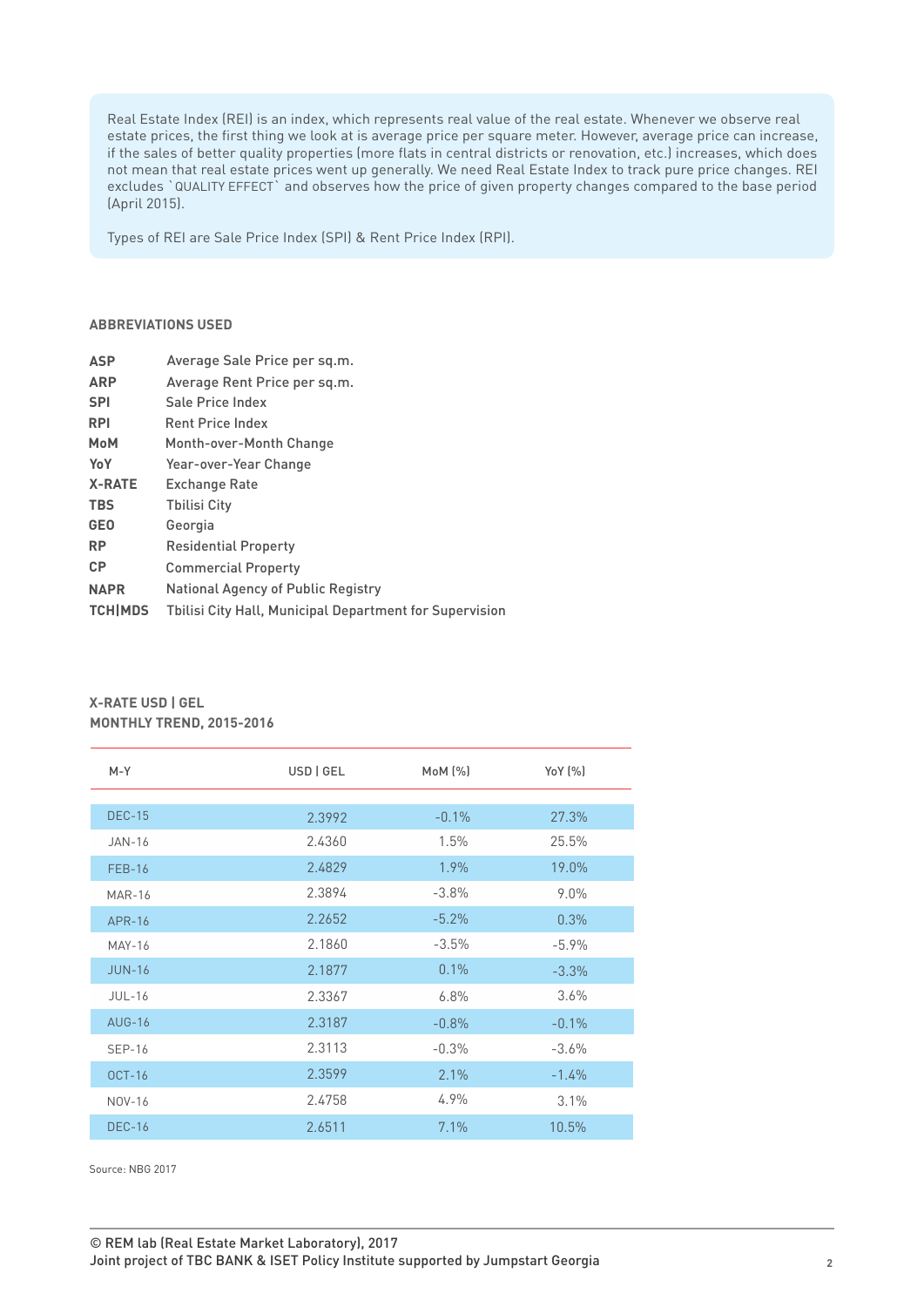### **REAL PROPERTY SALES**

#### **HIGHLIGHTS**

In 2016, GEO real property market grew substantially. With a total of 89 120 transactions, the market this year surpassed 2015 by 20.2%. The highest number of sales was registered in AUG-16 & DEC-16, with 8 076 and 8 099 units respectively.

Throughout 2016, TBS remained on the top (+37.5% YoY) of GEO real property market with 38.6% share in total sale. Busiest months of the year were SEP-16 & DEC-16, with 3 331 and 3 593 sales respectively.

TBS market was followed by Kakheti with 12.0% and Ajara with 9.6% share in total sales. Overall the market outside TBS grew by 11.3%.

In 2016, TBS market was dominated again by Vake (+60.0% YoY) and Saburtalo (+41.1% YoY) districts.

#### **For 2016, TOP 3 regions by sales in GEO were:**

Kakheti (10 666 units, 12.0%) TBS (34 440 units, 38.6%) Ajara (8 551 units, 9.6%)

### **For 2016, TOP 3 districts by sales in TBS were:**

Saburtalo (5 909 units, 17.2%) Vake (6 892 units, 20.0%) Samgori (3 748 units, 10.9%)



Source: NAPR 2017

REM Tbilisi Snapshot | Market Highlights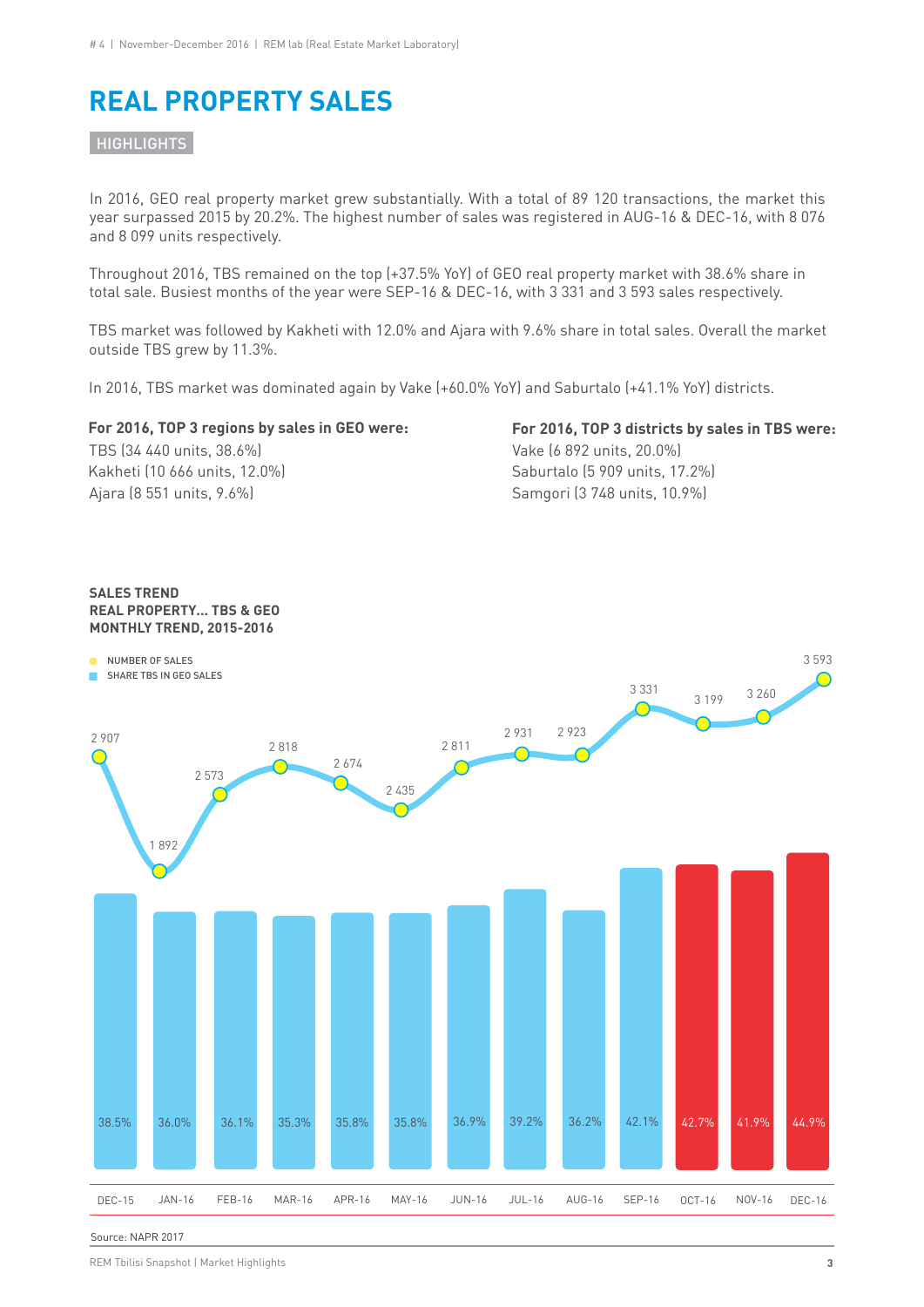#### **SALES TREND REAL PROPERTY… TBS & GEO MONTHLY TREND, 2015-2016**

| M-Y           | TBS (UNIT) | MOM (%)  | GEO (UNIT) | MoM (%)  |  |
|---------------|------------|----------|------------|----------|--|
|               |            |          |            |          |  |
| <b>DEC-15</b> | 2 9 0 7    | 33.0%    | 7547       | 21.9%    |  |
| <b>JAN-16</b> | 1892       | $-34.9%$ | 5 2 6 2    | $-30.3%$ |  |
| <b>FEB-16</b> | 2 5 7 3    | 36.0%    | 7 1 3 5    | 35.6%    |  |
| <b>MAR-16</b> | 2818       | 9.5%     | 7981       | 11.9%    |  |
| APR-16        | 2674       | $-5.1%$  | 7468       | $-6.4%$  |  |
| MAY-16        | 2435       | $-8.9%$  | 6806       | $-8.9%$  |  |
| <b>JUN-16</b> | 2811       | 15.4%    | 7620       | 12.0%    |  |
| <b>JUL-16</b> | 2931       | 4.3%     | 7483       | $-1.8%$  |  |
| <b>AUG-16</b> | 2923       | $-0.3%$  | 8076       | 7.9%     |  |
| <b>SEP-16</b> | 3 3 3 1    | 14.0%    | 7909       | $-2.1%$  |  |
| <b>OCT-16</b> | 3 1 9 9    | $-4.0\%$ | 7496       | $-5.2%$  |  |
| NOV-16        | 3 2 6 0    | 1.9%     | 7785       | 3.9%     |  |
| <b>DEC-16</b> | 3 5 9 3    | 10.2%    | 8099       | 4.0%     |  |

Source: NAPR 2017





Source: NAPR 2017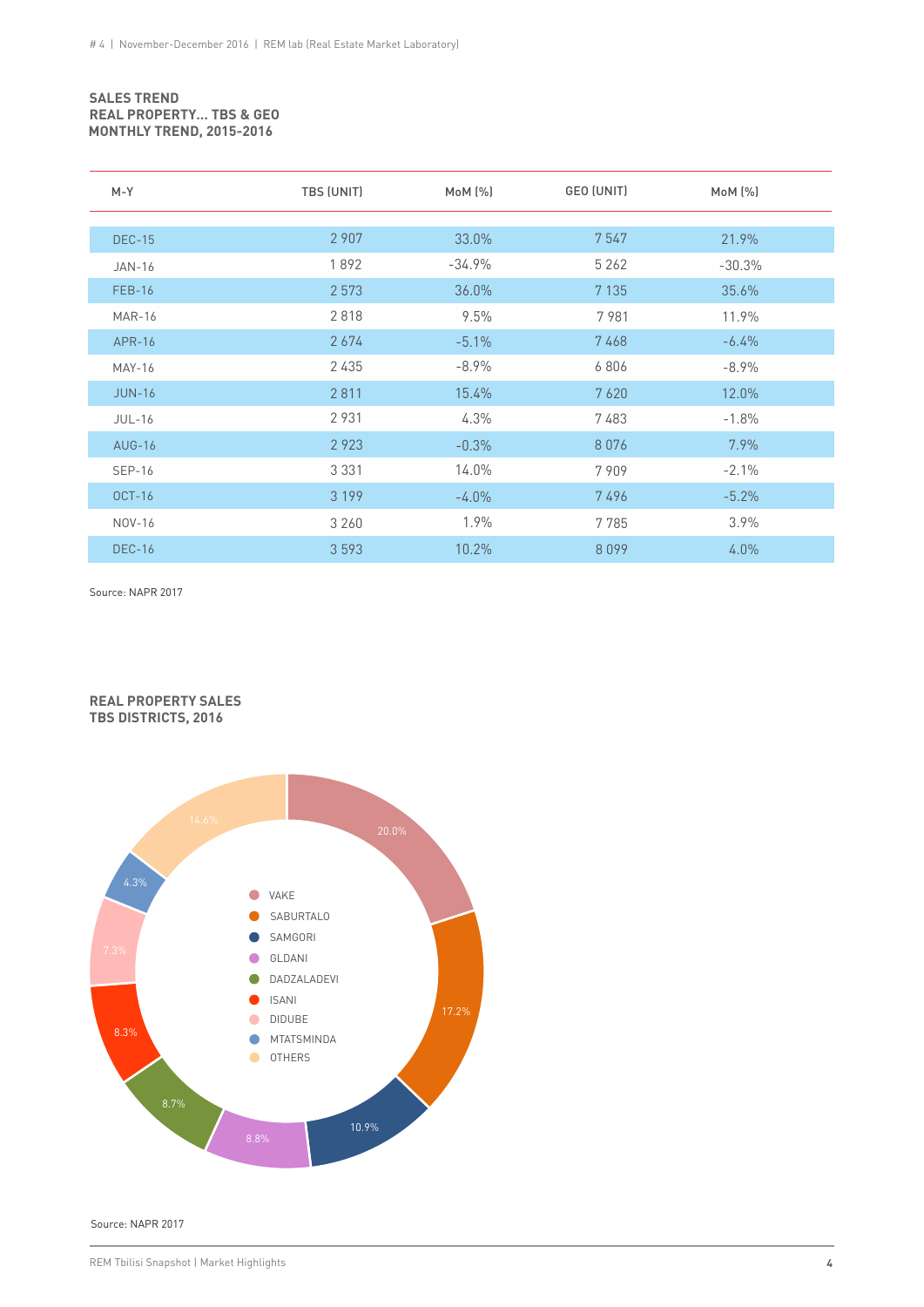#### **SALES TREND REAL PROPERTY… GEO REGIONS 2016**

| <b>REGION</b>                   | NUMBER (UNIT) | SHARE IN GEO (%) | YoY (%) |
|---------------------------------|---------------|------------------|---------|
|                                 |               |                  |         |
| <b>TBS</b>                      | 34 440        | 38.6%            | 37.5%   |
| <b>KAKHETI</b>                  | 10666         | 12.0%            | 21.5%   |
| <b>AJARA</b>                    | 8 5 5 1       | 9.6%             | 19.9%   |
| <b>KVEMO KARTLI</b>             | 8 3 4 4       | $9.4\%$          | 5.0%    |
| <b>IMERETI</b>                  | 6 6 2 7       | $7.4\%$          | $-4.2%$ |
| SHIDA KARTLI                    | 4923          | 5.5%             | 5.6%    |
| MTSKHETA-MTIANETI               | 4557          | 5.1%             | 13.9%   |
| SAMEGRELO-ZEMO SVANETI          | 4 1 2 3       | $4.6\%$          | $-1.7%$ |
| SAMTSKHE-JAVAKHETI              | 3 5 3 6       | 4.0%             | 32.0%   |
| <b>GURIA</b>                    | 2846          | 3.2%             | 19.5%   |
| RACHA-LECHKHUMI & KVEMO SVANETI | 507           | 0.6%             | 24.3%   |
| <b>GEO, TOTAL</b>               | 89 120        | 100%             | 20.2%   |

Source: NAPR 2017

#### **SALES TREND REAL PROPERTY... TBS & GEO 2014-2016**

**GEO** (1000 UNITS)

● TBS (1000 UNITS)



Source: NAPR 2017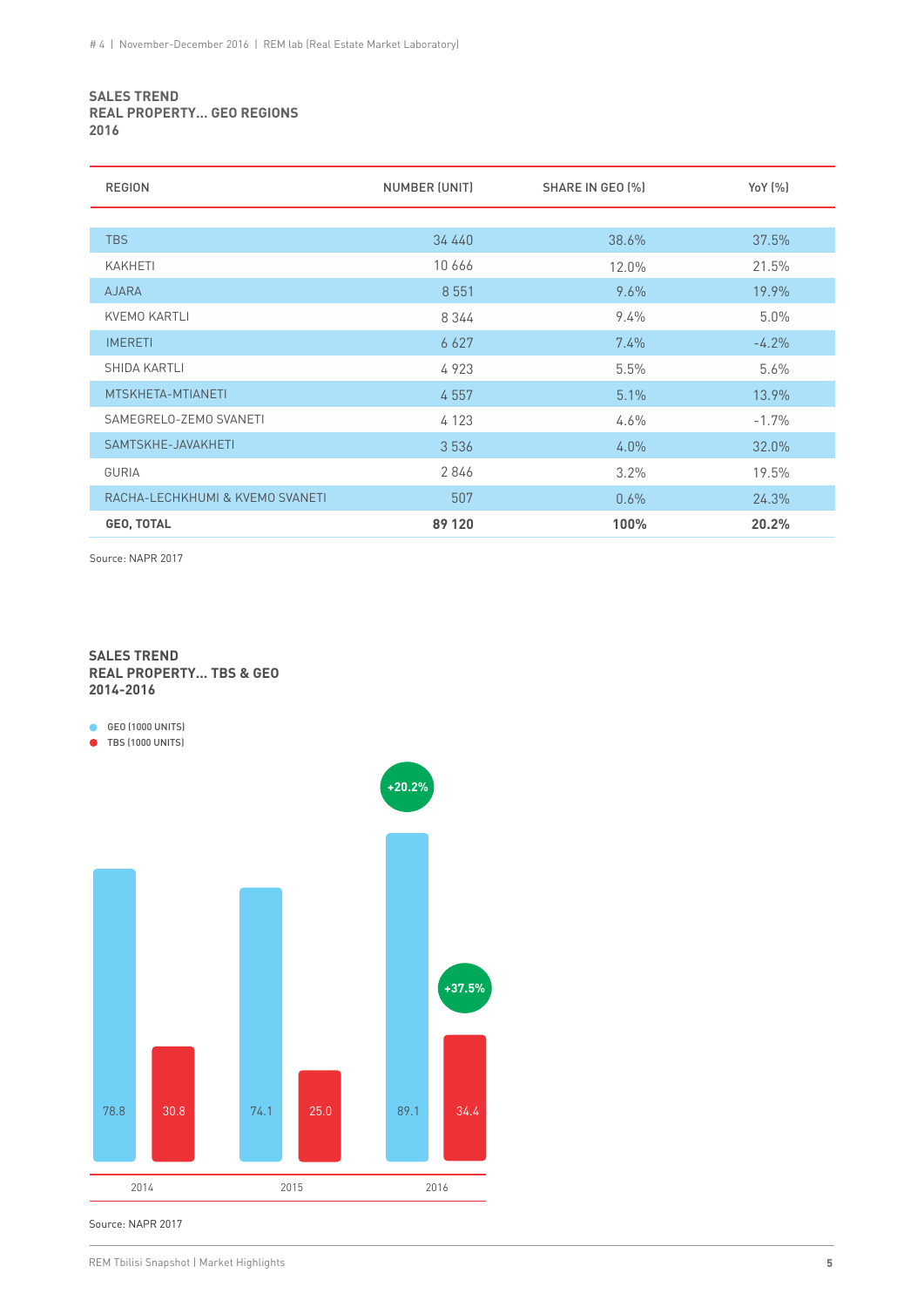### **REAL PROPERTY SUPPLY**

**HIGHLIGHTS** 

604 new residential buildings with total area of 1.16 million sq.m & 161 new commercial buildings with total area of 0.28 million sq.m have been supplied to the real property market in 2016.

Residential real property supply grew by 54.3% (YoY, by units) & 86.8% (YoY, by area) so did supply of commercial real property (+12.2% YoY, by units and +12.5% YoY, by area).

An increasing trend in the supply of new real property indicates a recovery from market slowdown in 2015 and creates downward pressure on real property prices.

#### **SUPPLY TREND NEW REAL PROPERTY NUMBER... TBS MONTHLY TREND, 2015-2016**





CP NUMBER (UNIT)

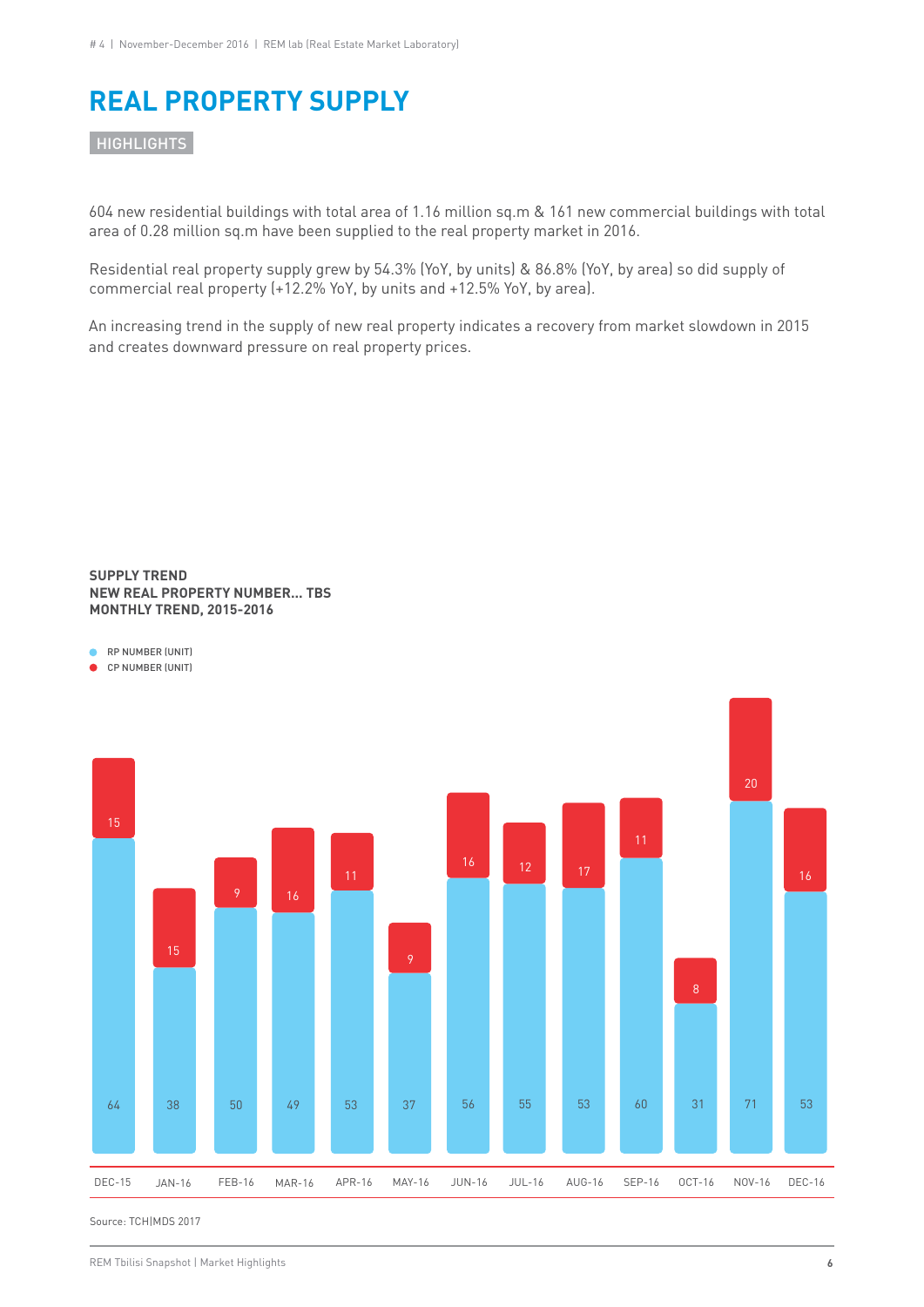#### **SUPPLY TREND NEW REAL PROPERTY NUMBER… TBS MONTHLY TREND, 2015-2016**

| $M - Y$       | RP (UNIT) | CP (UNIT) | ALL (UNIT) | MoM (%)  |
|---------------|-----------|-----------|------------|----------|
|               |           |           |            |          |
| <b>DEC-15</b> | 64        | 15        | 79         | 27.4%    |
| <b>JAN-16</b> | 38        | 15        | 53         | $-32.9%$ |
| <b>FEB-16</b> | 50        | 9         | 59         | 11.3%    |
| <b>MAR-16</b> | 49        | 16        | 65         | 10.2%    |
| APR-16        | 53        | 11        | 64         | $-1.5%$  |
| <b>MAY-16</b> | 37        | 9         | 46         | $-28.1%$ |
| <b>JUN-16</b> | 56        | 16        | 72         | 56.5%    |
| <b>JUL-16</b> | 55        | 12        | 66         | $-8.3%$  |
| <b>AUG-16</b> | 53        | 17        | 70         | 6.1%     |
| <b>SEP-16</b> | 60        | 11        | 71         | $1.4\%$  |
| <b>OCT-16</b> | 31        | $\,8\,$   | 39         | $-45.1%$ |
| NOV-16        | 71        | 20        | 91         | 133.3%   |
| <b>DEC-16</b> | 53        | 16        | 69         | $-24.2%$ |

Source: TCH|MDS 2017

#### **SUPPLY TREND NEW REAL PROPERTY NUMBER… TBS ANNUAL TREND, 2014-2016**

**RP** (UNITS)

CP (UNITS)

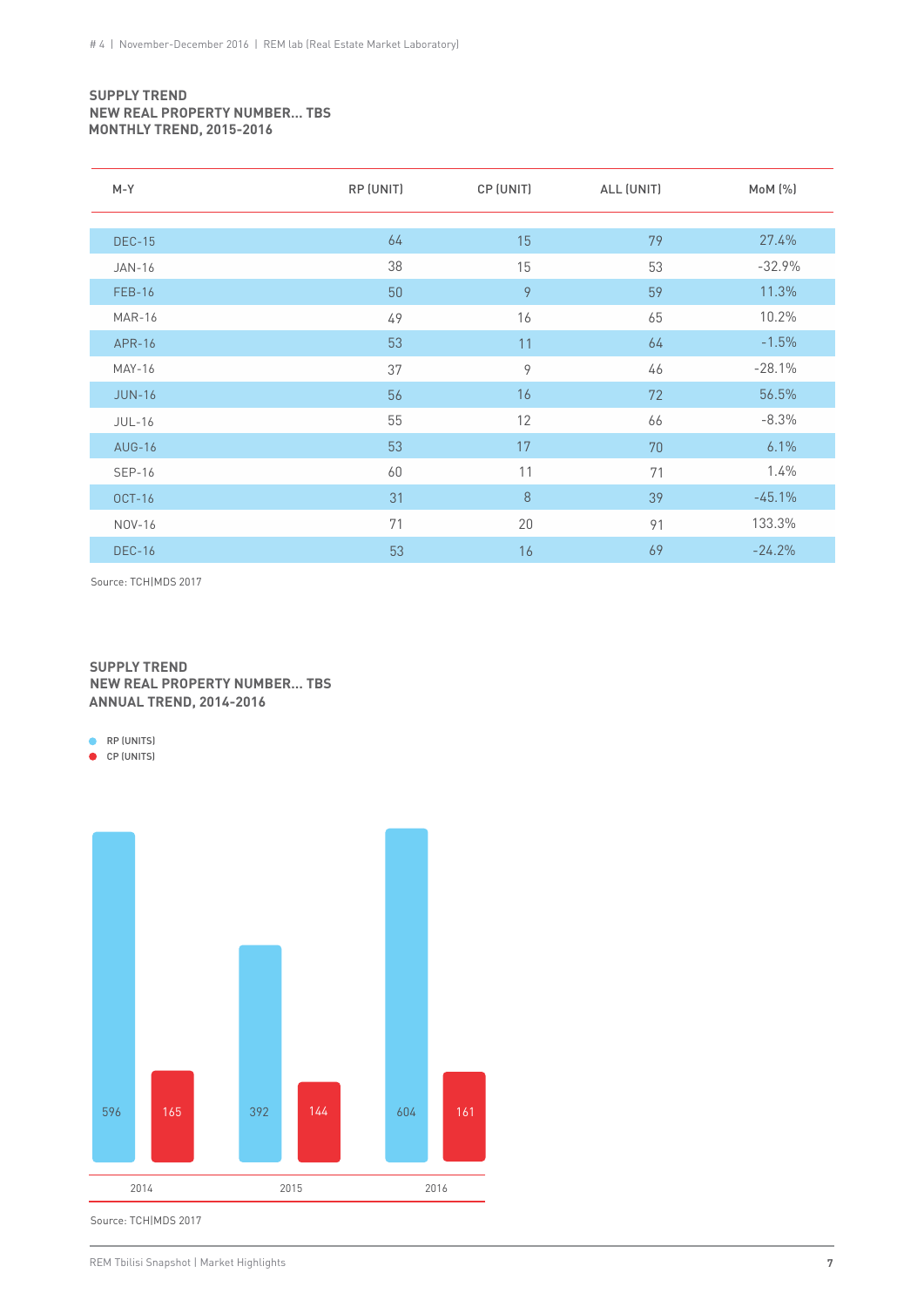#### **SUPPLY TREND NEW REAL PROPERTY AREA... TBS MONTHLY TREND, 2015-2016**

**RP** (1000 SQ.M)

CP (1000 SQ.M)



Source: TCH|MDS 2017

#### **SUPPLY TREND NEW REAL PROPERTY AREA… TBS MONTHLY TREND, 2015-2016**

| $M-Y$         | RP (1000 SQ.M) | CP (1000 SQ.M) | ALL (1000 SQ.M) | MoM (%)  |
|---------------|----------------|----------------|-----------------|----------|
|               |                |                |                 |          |
| <b>DEC-15</b> | 76.1           | 24.1           | 100.2           | 20.8%    |
| <b>JAN-16</b> | 92.4           | 30.9           | 123.3           | 23.1%    |
| <b>FEB-16</b> | 102.7          | 19.8           | 122.5           | $-0.7%$  |
| <b>MAR-16</b> | 79.5           | 20.8           | 100.3           | $-18.1%$ |
| APR-16        | 123.8          | 24.5           | 148.3           | 47.8%    |
| <b>MAY-16</b> | 50.0           | 31.7           | 81.7            | $-44.9%$ |
| <b>JUN-16</b> | 85.5           | 14.5           | 100.0           | 22.4%    |
| <b>JUL-16</b> | 92.4           | 9.3            | 101.7           | 1.7%     |
| <b>AUG-16</b> | 126.3          | 26.6           | 152.9           | 50.3%    |
| <b>SEP-16</b> | 144.3          | 17.2           | 161.5           | 5.6%     |
| <b>OCT-16</b> | 93.4           | 17.3           | 110.7           | $-31.5%$ |
| NOV-16        | 70.9           | 24.7           | 95.6            | $-13.7%$ |
| <b>DEC-16</b> | 100.5          | 46.0           | 146.5           | 53.3%    |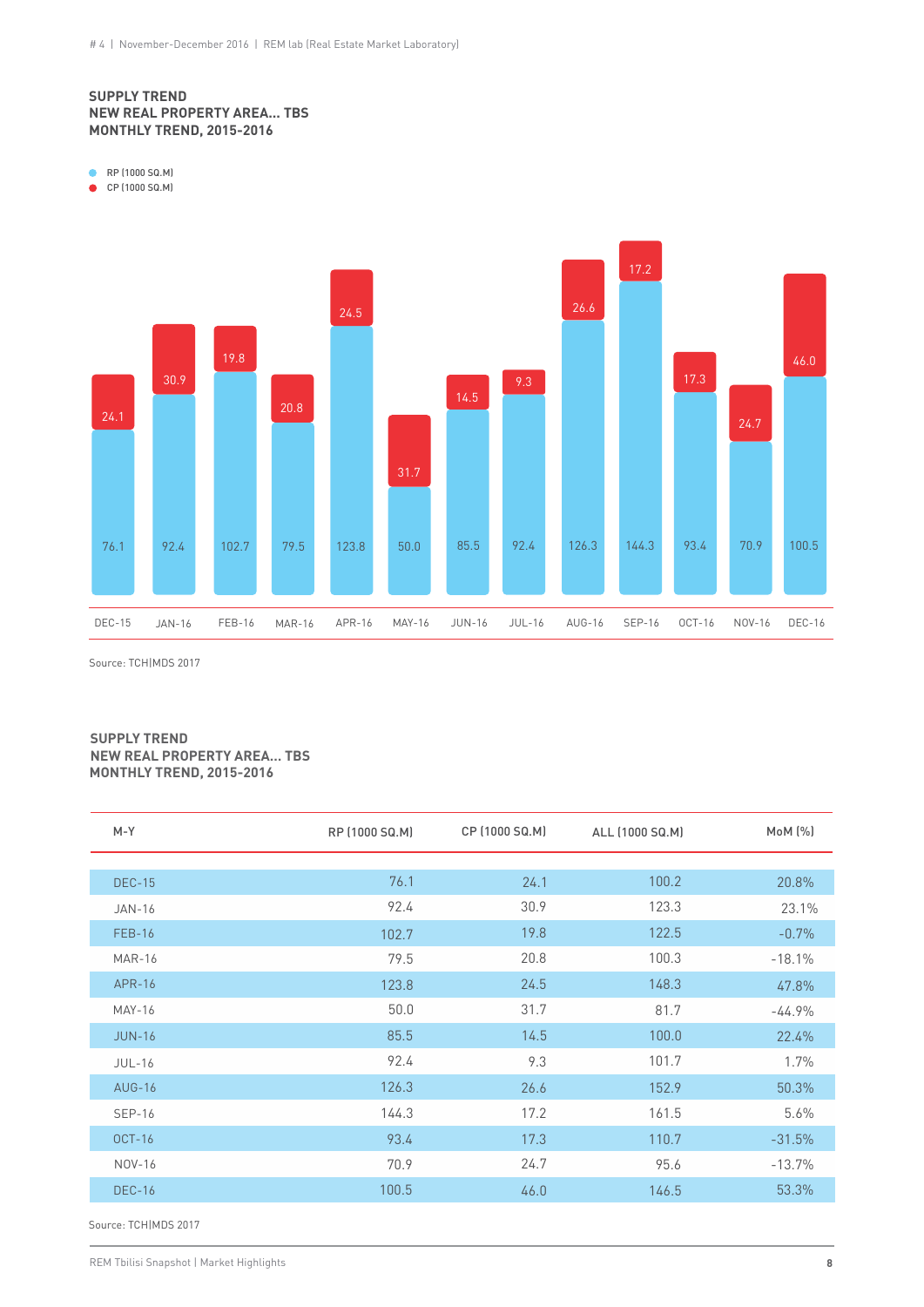#### **SUPPLY TREND NEW REAL PROPERTY AREA... TBS ANNUAL TREND, 2014-2016**

**RP** (1000 SQ.M)

● CP (1000 SQ.M)



Source: TCH|MDS 2017

#### **SUPPLY TREND NEW REAL PROPERTY NUMBER & AREA… TBS ANNUAL TREND, 2014-2016**

| v    | NUMBER (UNIT) | YoY [%]  | AREA (1000 SQ.M) | YoY (%)    |
|------|---------------|----------|------------------|------------|
|      |               |          |                  |            |
| 2014 | 761           | $\cdots$ | 1 0 5 1 . 7      | $\sim 100$ |
| 2015 | 536           | -29.6%   | 873.6            | $-16.9\%$  |
| 2016 | 765           | 42.7%    | 1444.9           | 65.4%      |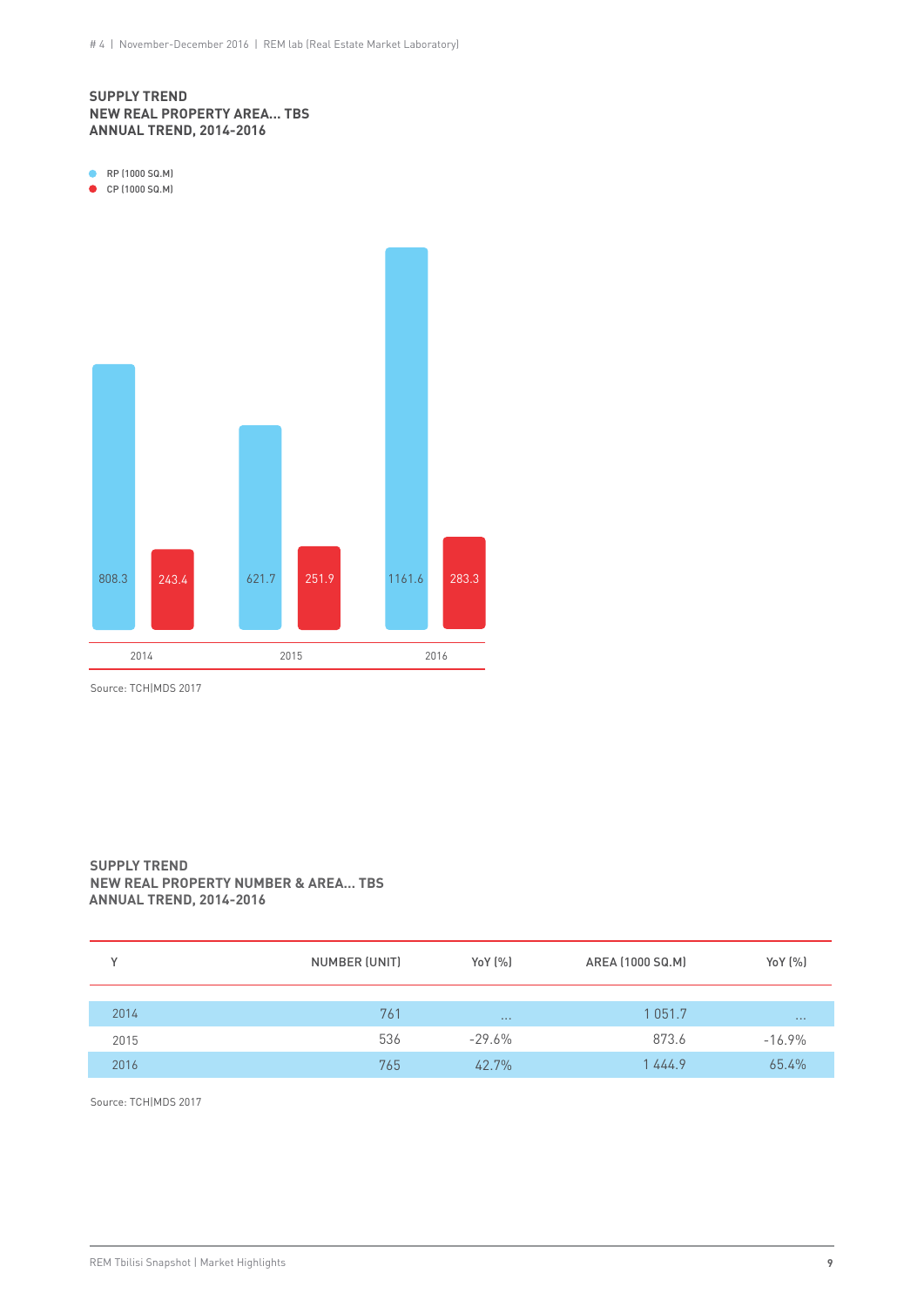## **RESIDENTIAL PROPERTY PRICES**

**HIGHLIGHTS** 

SPI & RPI for residential properties remained relatively stable throughout 2016, continuously lagging behind SPI & RPI for 2015: 1.014 DEC - 1.053 FEB (SPI) & 0.865 MAY - 1.011 DEC (RPI).

In DEC-16, SPI declined by 3.8% (YoY) and 1.2% (MoM), while RPI rose by 6.4% (MoM) and 2.1% (YoY).

During 2016, ASP varied between 836 USD - 891 USD per sq.m and ARP - between 6.74 USD - 7.53 USD per sq.m.

In 2016, ASP in TBS stood at USD 866 (-3.8% to DEC-15) per sq.m and ARP - USD 7.20 (-6.0% to DEC-15) per sq.m.

In 2016, the most expensive and cheapest districts of TBS were by ASP: Mtatsminda (USD 1 033) and Samgori (USD 547) by ARP: Mtatsminda (USD 8.37) and Gldani (USD 4.52)



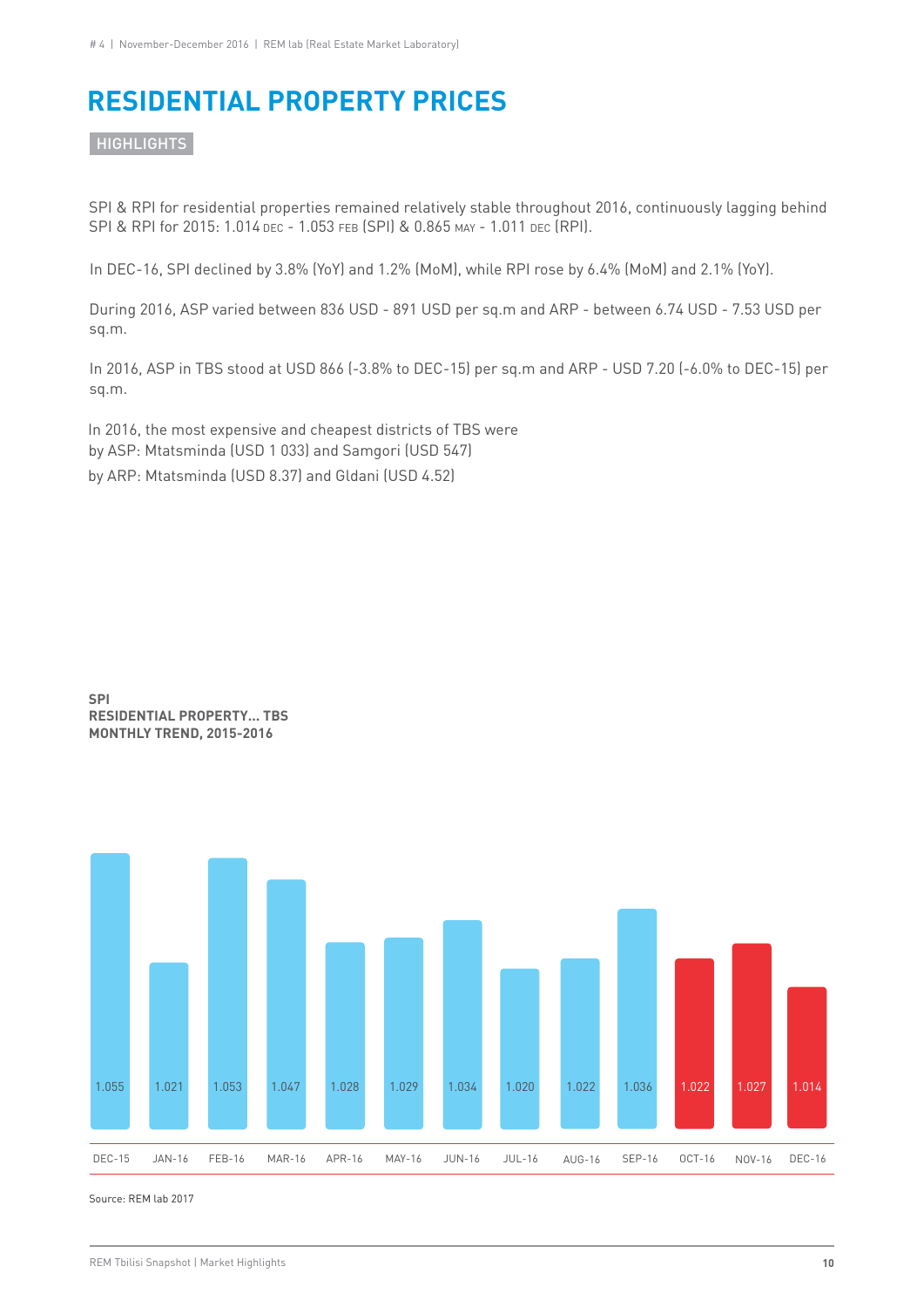#### **ASP RESIDENTIAL PROPERTY... TBS MONTHLY TREND, 2015-2016**



Source: REM lab 2017

#### **ASP RESIDENTIAL PROPERTY… TBS MONTHLY TREND, 2015-2016**

| $M-Y$         | ASP (USD) | MoM (%) | YoY (%)  | ASP (GEL) | MoM (%) | Yo Y (%) |
|---------------|-----------|---------|----------|-----------|---------|----------|
| <b>DEC-15</b> | 900       | 3.6%    | $-0.5%$  | 2 1 5 9   | 3.5%    | 26.7%    |
| <b>JAN-16</b> | 868       | $-3.6%$ | 2.5%     | 2 1 1 4   | $-2.1%$ | 28.7%    |
| <b>FEB-16</b> | 886       | 2.1%    | $0.0\%$  | 2 1 9 9   | $4.0\%$ | 18.9%    |
| <b>MAR-16</b> | 891       | 0.6%    | 5.9%     | 2 1 3 0   | $-3.2%$ | 15.4%    |
| APR-16        | 868       | $-2.6%$ | 1.2%     | 1966      | $-7.7%$ | 1.6%     |
| <b>MAY-16</b> | 857       | $-1.3%$ | $-2.8%$  | 1873      | $-4.7%$ | $-8.5%$  |
| <b>JUN-16</b> | 836       | $-2.4%$ | $-5.3%$  | 1829      | $-2.3%$ | $-8.4%$  |
| $JUL-16$      | 868       | 3.8%    | $-1.8%$  | 2029      | 10.9%   | 1.7%     |
| $AUG-16$      | 860       | $-0.9%$ | 2.9%     | 1995      | $-1.7%$ | 2.8%     |
| $SEP-16$      | 859       | $-0.1%$ | $-0.3%$  | 1986      | $-0.4%$ | $-3.9%$  |
| $OCT-16$      | 877       | 2.0%    | 0.1%     | 2069      | 4.1%    | $-1.2%$  |
| NOV-16        | 863       | $-1.6%$ | $-0.7\%$ | 2 1 3 6   | 3.2%    | 2.4%     |
| <b>DEC-16</b> | 857       | $-0.7%$ | $-4.8%$  | 2 2 7 2   | 6.4%    | 5.2%     |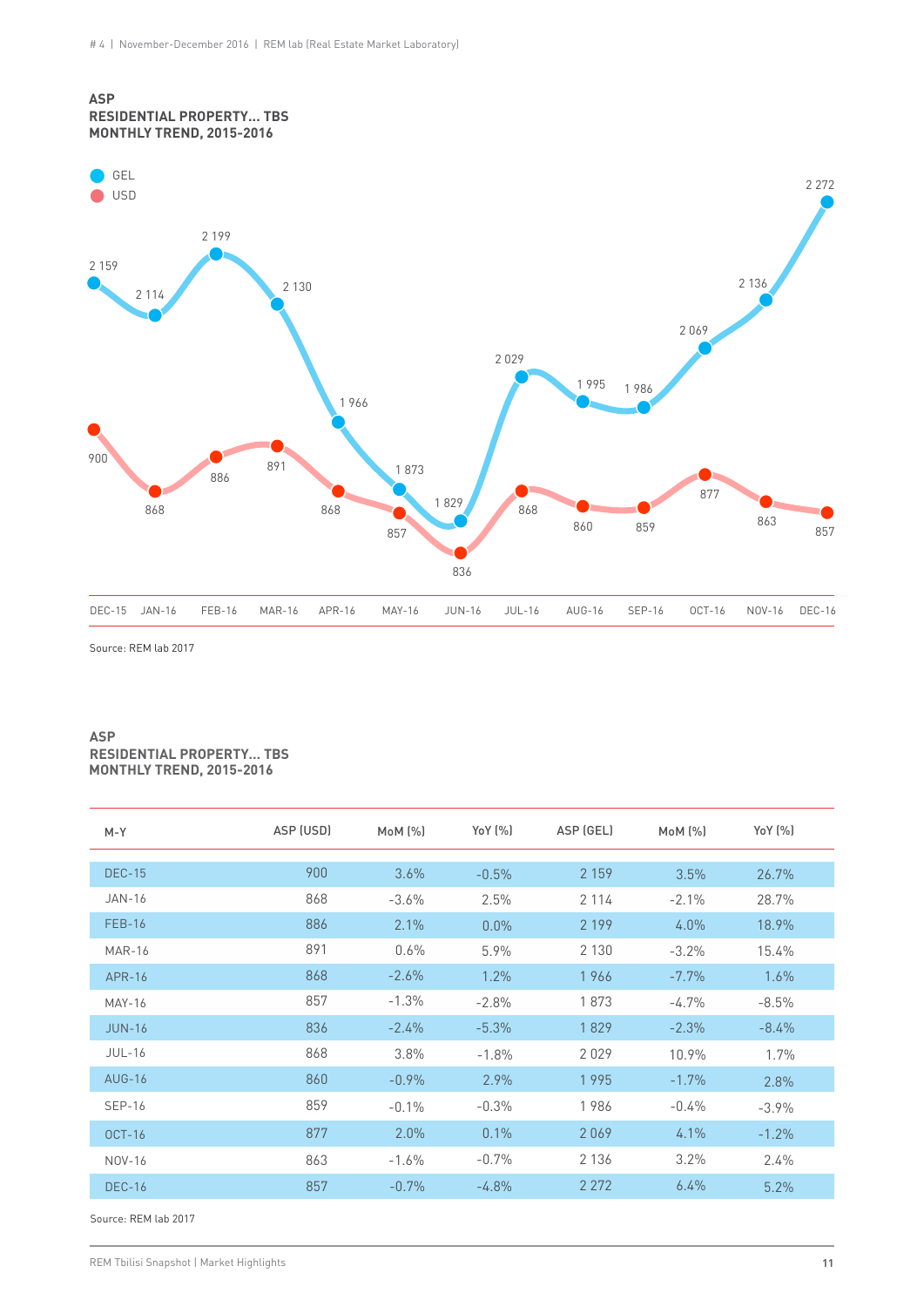#### **ASP (USD) RESIDENTIAL PROPERTY... TBS & DISTRICTS DECEMBER, 2016**



Source: REM lab 2017

#### **ASP RESIDENTIAL PROPERTY... TBS & DISTRICTS DECEMBER, 2016**

| <b>DISTRICT</b>   | ASP (USD) | ASP (GEL) |
|-------------------|-----------|-----------|
|                   |           |           |
| <b>SABURTALO</b>  | 894       | 2 3 7 0   |
| GLDANI            | 548       | 1452      |
| NADZALADEVI       | 601       | 1594      |
| <b>DIDUBE</b>     | 807       | 2 1 3 9   |
| <b>VAKE</b>       | 834       | 2 2 1 1   |
| <b>MTATSMINDA</b> | 1043      | 2766      |
| <b>CHUGHURETI</b> | 798       | 2 1 1 4   |
| <b>ISANI</b>      | 680       | 1804      |
| <b>KRTSANISI</b>  | 809       | 2 1 4 4   |
| SAMGORI           | 550       | 1457      |
| <b>TBS</b>        | 857       | 2 2 7 2   |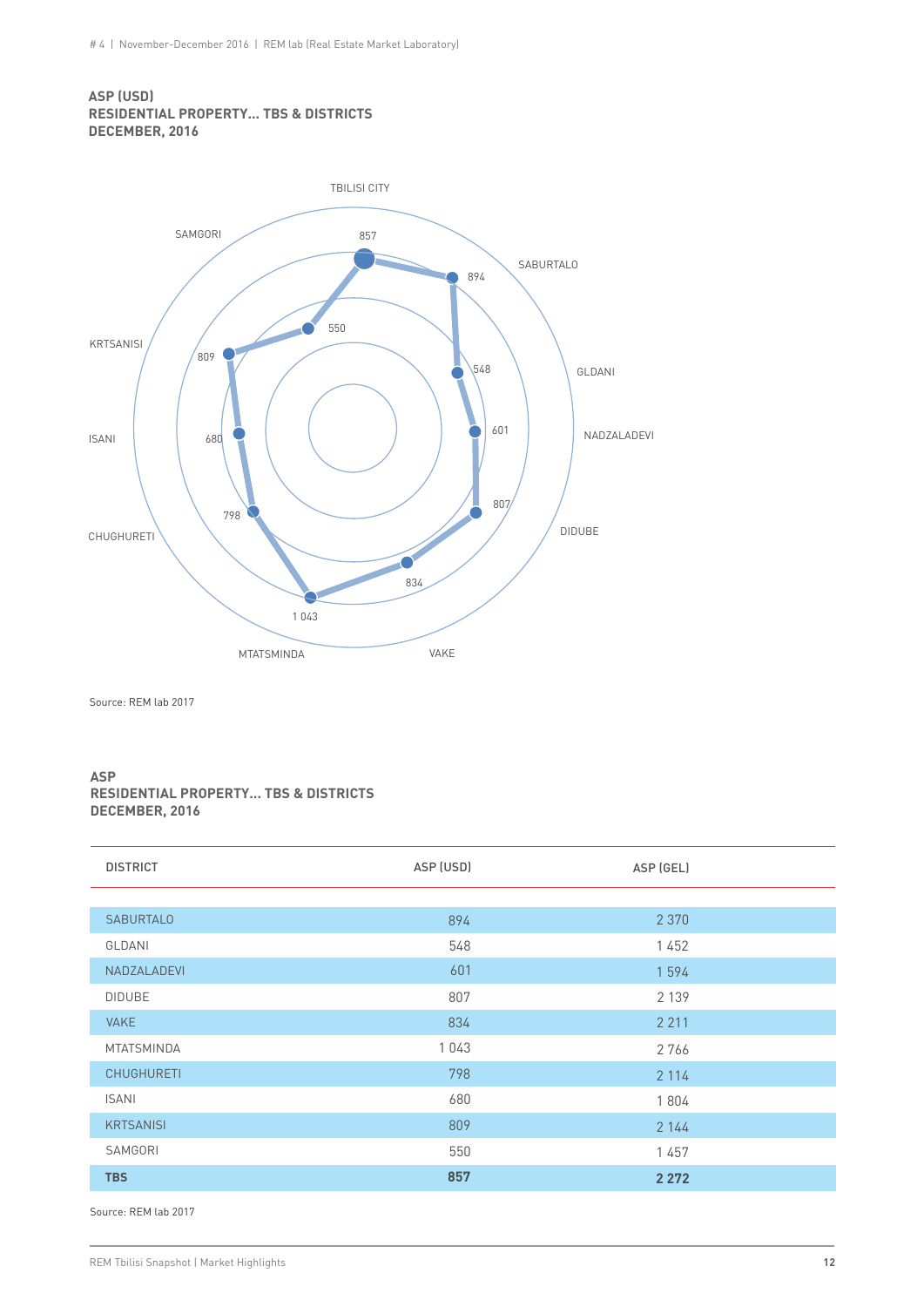#### **ASP (USD) RESIDENTIAL PROPERTY... TBS & DISTRICTS AVERAGE MONTH, 2016**



Source: REM lab 2017

#### **ASP RESIDENTIAL PROPERTY... TBS & DISTRICTS AVERAGE MONTH, 2016**

| <b>DISTRICT</b>   | ASP (USD) | to DEC-15 (%) | ASP (GEL) | to DEC-15 (%) |
|-------------------|-----------|---------------|-----------|---------------|
|                   |           |               |           |               |
| <b>SABURTALO</b>  | 906       | $-2.5%$       | 2 144     | $-3.8%$       |
| GLDANI            | 556       | $1.6\%$       | 1 3 1 5   | 0.2%          |
| NADZALADEVI       | 597       | $-2.5%$       | 1413      | $-3.8\%$      |
| <b>DIDUBE</b>     | 768       | $-5.9\%$      | 1818      | $-7.1\%$      |
| <b>VAKE</b>       | 972       | $-3.7%$       | 2 2 9 9   | $-5.1\%$      |
| <b>MTATSMINDA</b> | 1033      | $-0.2%$       | 2447      | $-1.5%$       |
| <b>CHUGHURETI</b> | 776       | 0.1%          | 1838      | $-1.2%$       |
| <b>ISANI</b>      | 667       | $-3.3\%$      | 1581      | $-4.5%$       |
| <b>KRTSANISI</b>  | 806       | 3.7%          | 1910      | 2.4%          |
| SAMGORI           | 547       | $2.4\%$       | 1296      | 1.1%          |
| <b>TBS</b>        | 866       | $-3.8%$       | 2050      | $-5.1%$       |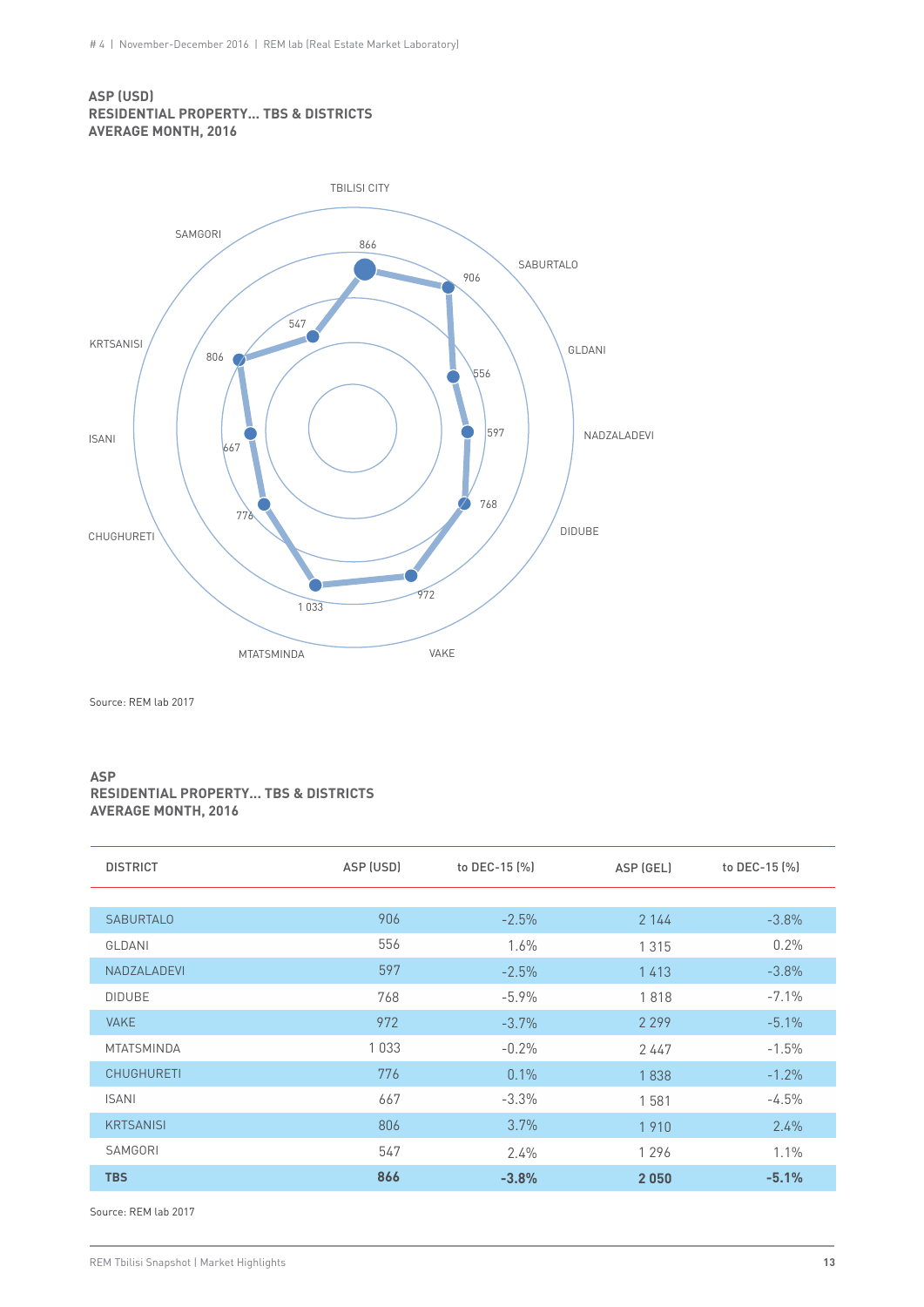#### **RPI RESIDENTIAL PROPERTY... TBS MONTHLY TREND, 2015-2016**



Source: REM lab 2017



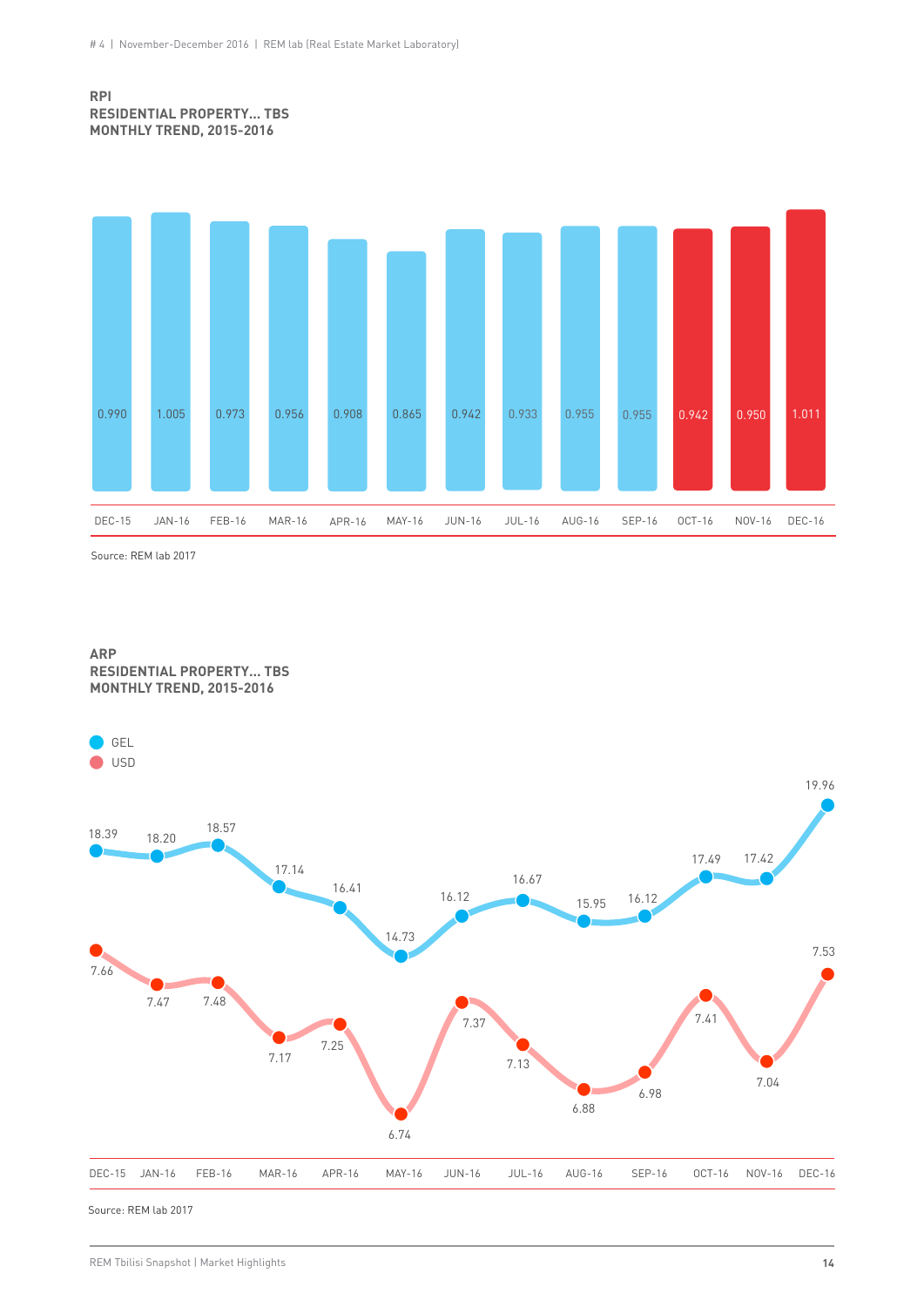#### **ARP RESIDENTIAL PROPERTY… TBS MONTHLY TREND, 2015-2016**

| $M - Y$       | ARP (USD) | MOM (%)  | YoY (%)  | ARP (GEL) | $M_0M$ $[\%]$ | YoY (%)  |
|---------------|-----------|----------|----------|-----------|---------------|----------|
| <b>DEC-15</b> | 7.66      | $-2.7%$  | $-5.4%$  | 18.39     | $-2.8%$       | 20.4%    |
| <b>JAN-16</b> | 7.47      | $-2.5%$  | $-8.2%$  | 18.20     | $-1.0%$       | 15.2%    |
| <b>FEB-16</b> | 7.48      | 0.1%     | $-6.1\%$ | 18.57     | 2.1%          | 11.7%    |
| <b>MAR-16</b> | 7.17      | $-4.1\%$ | 10.8%    | 17.14     | $-7.7%$       | $-2.8%$  |
| APR-16        | 7.25      | 1.0%     | $-9.2\%$ | 16.41     | $-4.2%$       | $-8.9\%$ |
| <b>MAY-16</b> | 6.74      | $-7.0\%$ | 18.3%    | 14.73     | $-10.2%$      | $-23.1%$ |
| <b>JUN-16</b> | 7.37      | $9.4\%$  | $-7.7%$  | 16.12     | 9.4%          | $-10.8%$ |
| <b>JUL-16</b> | 7.13      | $-3.2%$  | $-7.7%$  | 16.67     | 3.4%          | $-4.4%$  |
| <b>AUG-16</b> | 6.88      | $-3.6\%$ | 11.2%    | 15.95     | $-4.3%$       | $-11.3%$ |
| <b>SEP-16</b> | 6.98      | $1.4\%$  | $-9.6%$  | 16.12     | 1.1%          | $-12.9%$ |
| $OCT-16$      | 7.41      | $6.2\%$  | $-0.7%$  | 17.49     | 8.4%          | $-2.1\%$ |
| NOV-16        | 7.04      | $-5.0\%$ | $-10.6%$ | 17.42     | $-0.4%$       | $-7.9\%$ |
| <b>DEC-16</b> | 7.53      | $7.0\%$  | $-1.8%$  | 19.96     | 14.6%         | 8.6%     |

Source: REM lab 2017

#### **ARP (USD) RESIDENTIAL PROPERTY... TBS & DISTRICTS DECEMBER, 2016**

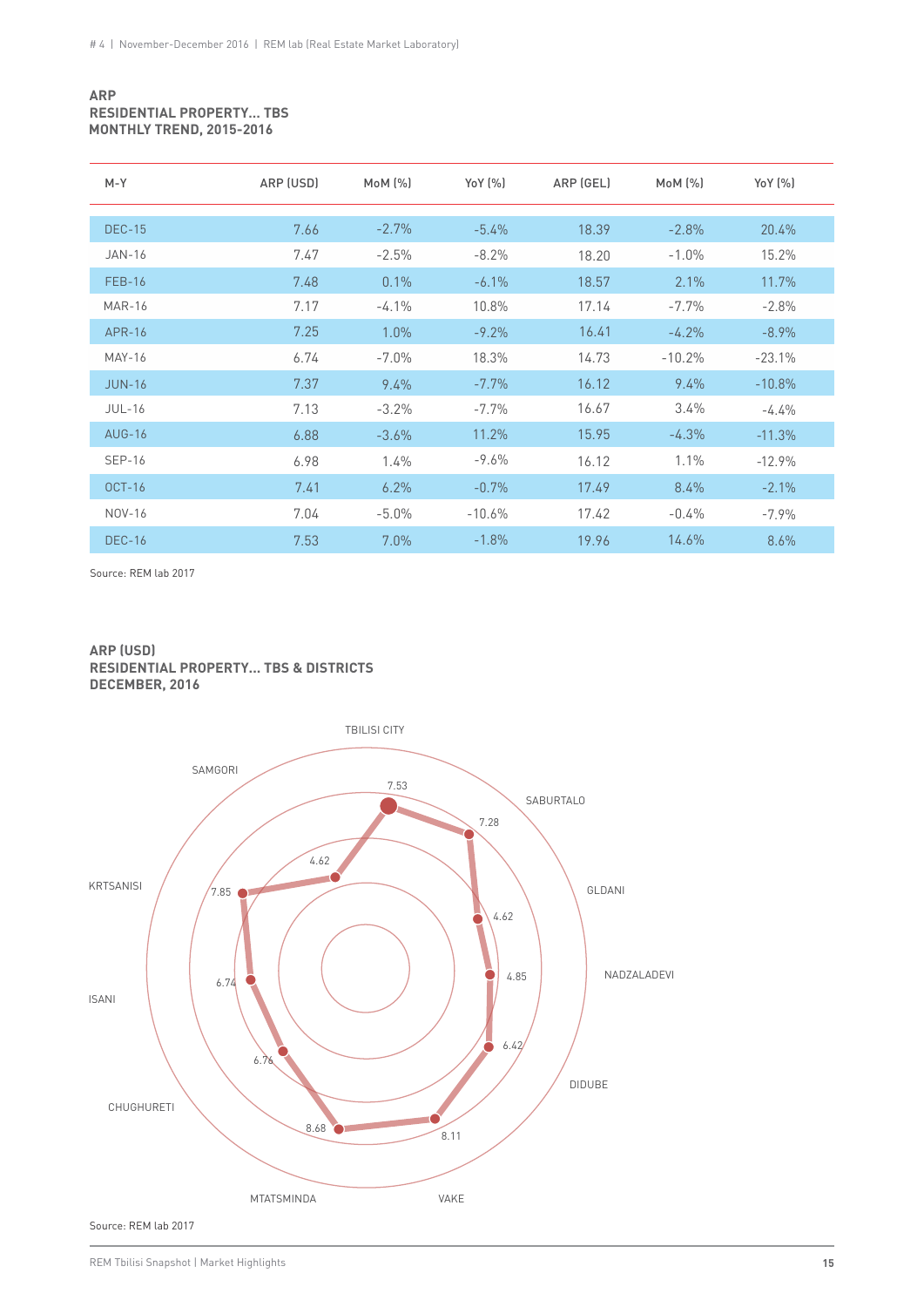#### **ARP RESIDENTIAL PROPERTY... TBS & DISTRICTS DECEMBER, 2016**

| <b>DISTRICT</b>   | ARP (USD) | ARP (GEL) |
|-------------------|-----------|-----------|
|                   |           |           |
| <b>SABURTALO</b>  | 7.28      | 19.29     |
| GLDANI            | 4.62      | 12.25     |
| NADZALADEVI       | 4.85      | 12.86     |
| <b>DIDUBE</b>     | 6.42      | 17.01     |
| <b>VAKE</b>       | 8.11      | 21.51     |
| <b>MTATSMINDA</b> | 8.68      | 23.01     |
| <b>CHUGHURETI</b> | 6.76      | 17.92     |
| <b>ISANI</b>      | 6.74      | 17.88     |
| <b>KRTSANISI</b>  | 7.85      | 20.81     |
| SAMGORI           | 4.62      | 12.24     |
| <b>TBS</b>        | 7.53      | 19.96     |

Source: REM lab 2017

#### **ARP (USD) RESIDENTIAL PROPERTY... TBS & DISTRICTS AVERAGE MONTH, 2016**

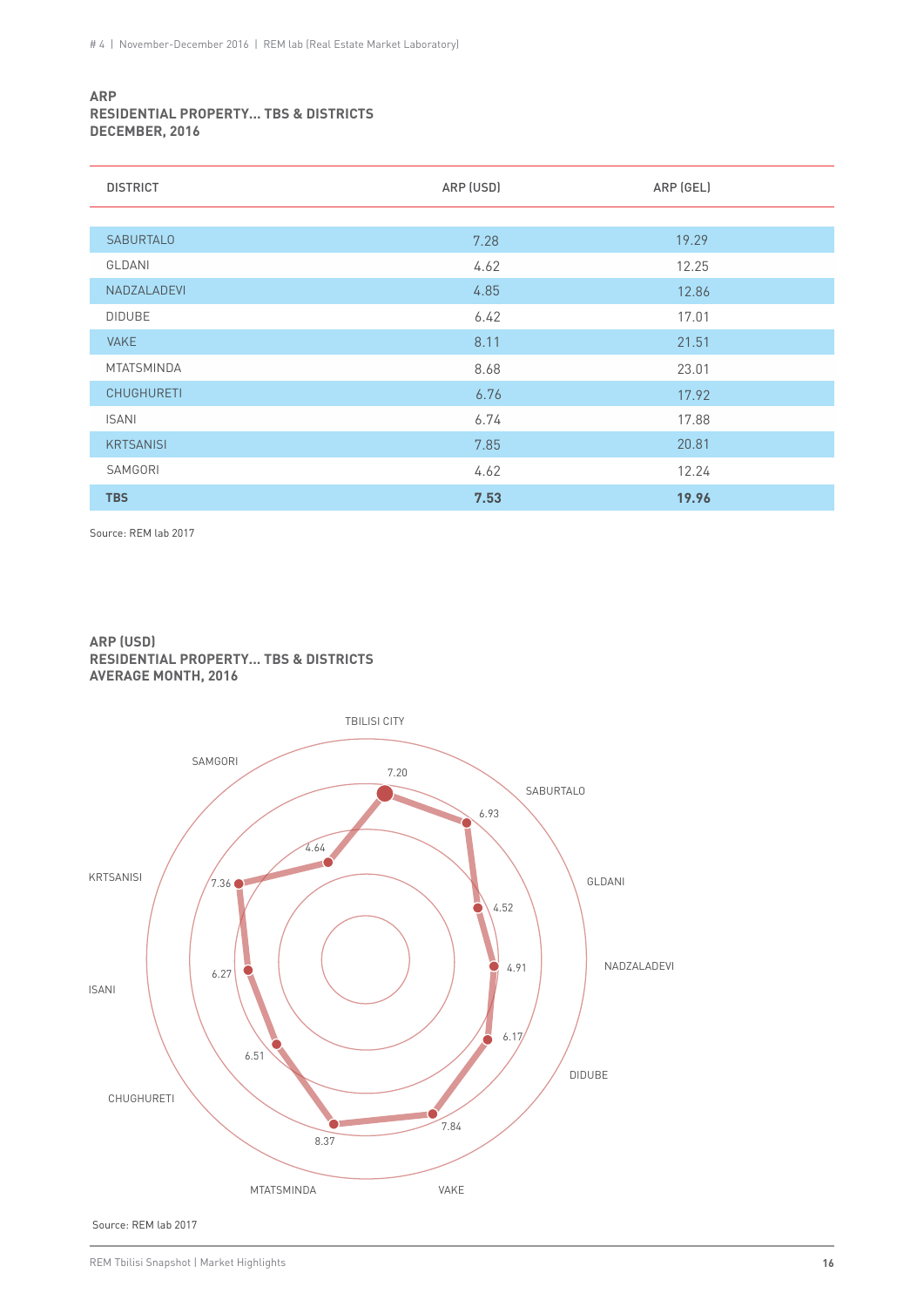#### **ARP RESIDENTIAL PROPERTY... TBS & DISTRICTS AVERAGE MONTH, 2016**

| <b>DISTRICT</b>   | ARP (USD) | to DEC-15 (%) | ARP (GEL) | to DEC-15 (%) |
|-------------------|-----------|---------------|-----------|---------------|
|                   |           |               |           |               |
| <b>SABURTALO</b>  | 6.93      | $-6.9%$       | 16.43     | $-8.1%$       |
| GLDANI            | 4.52      | $-3.5%$       | 10.69     | $-4.9%$       |
| NADZALADEVI       | 4.91      | $-3.8\%$      | 11.60     | $-5.2%$       |
| <b>DIDUBE</b>     | 6.17      | $-7.9%$       | 14.62     | $-9.1%$       |
| <b>VAKE</b>       | 7.84      | $-5.5%$       | 18.58     | $-6.7\%$      |
| <b>MTATSMINDA</b> | 8.37      | $-4.1\%$      | 19.81     | $-5.3%$       |
| <b>CHUGHURETI</b> | 6.51      | $-10.7%$      | 15.43     | $-11.8%$      |
| <b>ISANI</b>      | 6.27      | $-16.0%$      | 14.84     | $-17.1%$      |
| <b>KRTSANISI</b>  | 7.36      | $-9.1\%$      | 17.46     | $-10.2%$      |
| SAMGORI           | 4.64      | $-16.9%$      | 10.96     | $-18.2%$      |
| <b>TBS</b>        | 7.20      | $-6.0%$       | 17.07     | $-7.2%$       |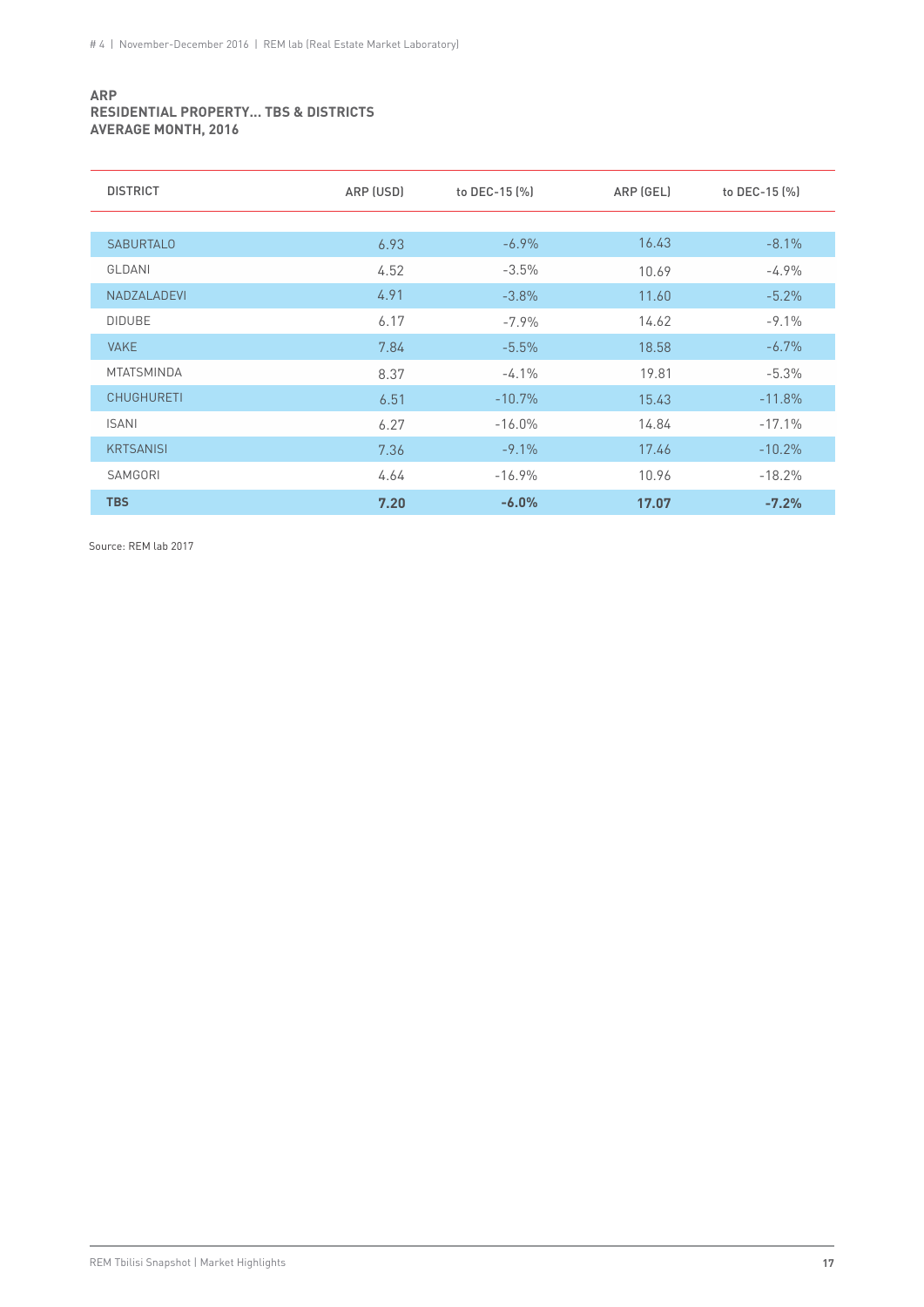## **COMMERCIAL PROPERTY PRICES**

**HIGHLIGHTS** 

SPI and RPI for commercial property were characterized by high volatility throughout 2016: 0.741 JUL -1.087 SEP (SPI) & 0.820 NOV - 1.204 JUN (RPI).

In DEC-16, SPI declined by 11.7% (YoY) and 18.9% (MoM), while RPI rose by 2.1% (MoM) and declined by 12.5% (YoY).

During 2016, ASP varied between 1 014 USD - 1 133 USD per sq.m and ARP - between 9.52 USD - 10.82 USD per sq.m.

In 2016, ASP in TBS stood at USD 1087 (-4.6% to DEC-15) per sq.m and ARP - USD 10.28 (-0.9% to DEC-15).

**Note:** Published data on commercial property prices are preliminary.



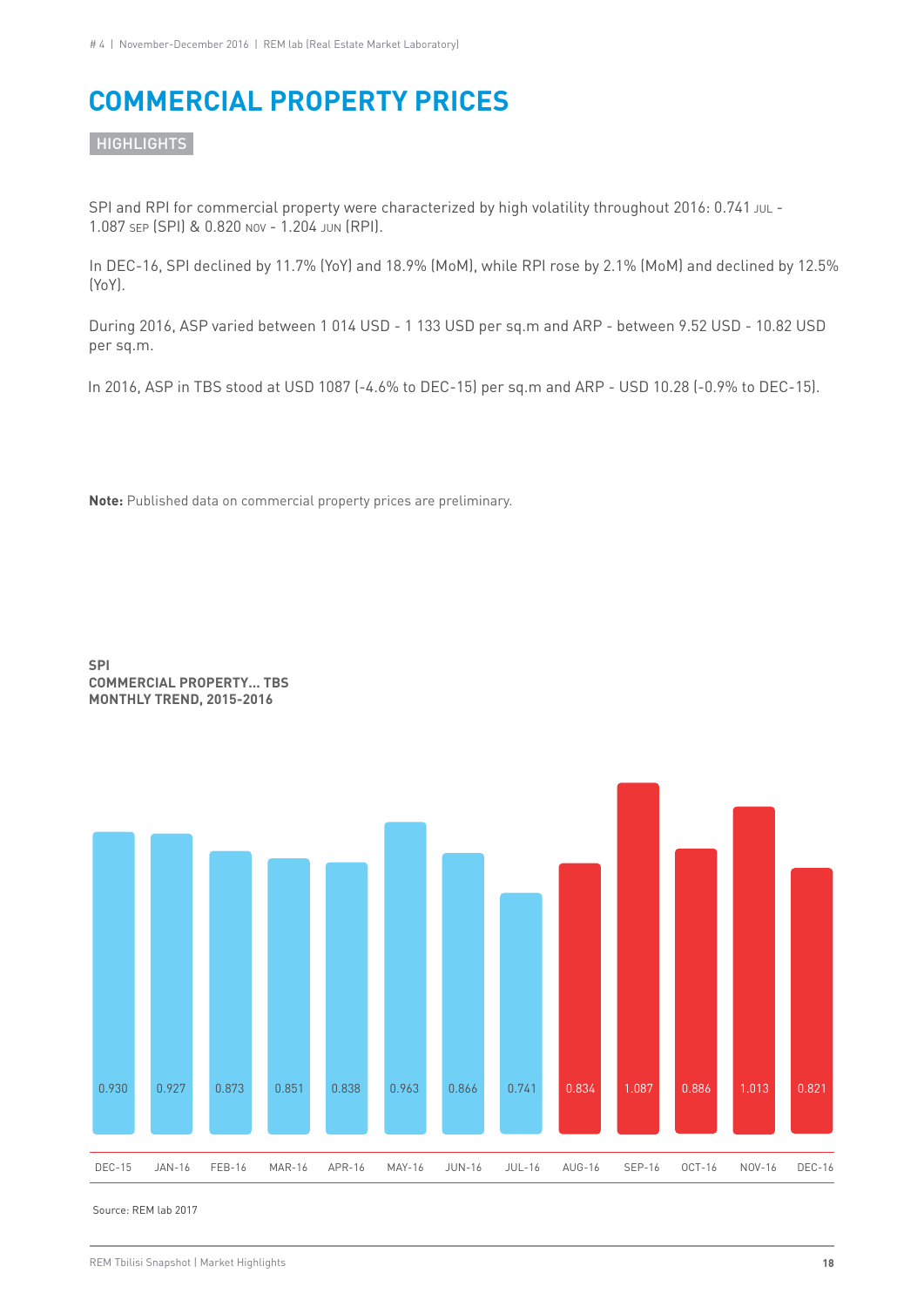#### **ASP (USD, GEL) COMMERCIAL PROPERTY... TBS MONTHLY TREND, 2015-2016**

GEL



Source: REM lab 2017

#### **ASP COMMERCIAL PROPERTY… TBS MONTHLY TREND, 2015-2016**

| $M-Y$         | ASP (USD) | MOM (%)  | YoY (%)  | ASP (GEL) | MOM (%) | YoY (%)  |
|---------------|-----------|----------|----------|-----------|---------|----------|
|               |           |          |          |           |         |          |
| <b>DEC-15</b> | 1 1 4 0   | 4.8%     | 3.6%     | 2 7 3 6   | 4.7%    | 31.8%    |
| <b>JAN-16</b> | 1 1 0 4   | $-3.2%$  | 3.9%     | 2690      | $-1.7%$ | 30.4%    |
| <b>FEB-16</b> | 1 1 0 5   | 0.1%     | $-3.4\%$ | 2 744     | 2.0%    | $14.9\%$ |
| <b>MAR-16</b> | 1 1 1 2   | 0.6%     | 7.7%     | 2657      | $-3.2%$ | 17.4%    |
| APR-16        | 1090      | $-2.0\%$ | 6.5%     | 2469      | $-7.1%$ | $6.9\%$  |
| <b>MAY-16</b> | 1 1 3 0   | 3.7%     | 3.7%     | 2471      | 0.1%    | $-2.4\%$ |
| <b>JUN-16</b> | 1 1 1 9   | $-1.0\%$ | $-3.5%$  | 2447      | $-0.9%$ | $-6.7\%$ |
| $JUL-16$      | 1016      | $-9.2\%$ | $-17.4%$ | 2 3 7 3   | $-3.0%$ | $-14.5%$ |
| <b>AUG-16</b> | 1062      | 4.5%     | $-8.5%$  | 2462      | 3.7%    | $-8.5%$  |
| <b>SEP-16</b> | 1075      | 1.3%     | $-3.7\%$ | 2485      | 1.0%    | $-7.2%$  |
| $OCT-16$      | 1 1 3 3   | $5.4\%$  | $0.0\%$  | 2674      | 7.6%    | $-1.4\%$ |
| NOV-16        | 1089      | $-3.9\%$ | 0.1%     | 2696      | 0.8%    | 3.2%     |
| <b>DEC-16</b> | 1014      | $-6.8\%$ | $-11.1%$ | 2689      | $-0.3%$ | $-1.7\%$ |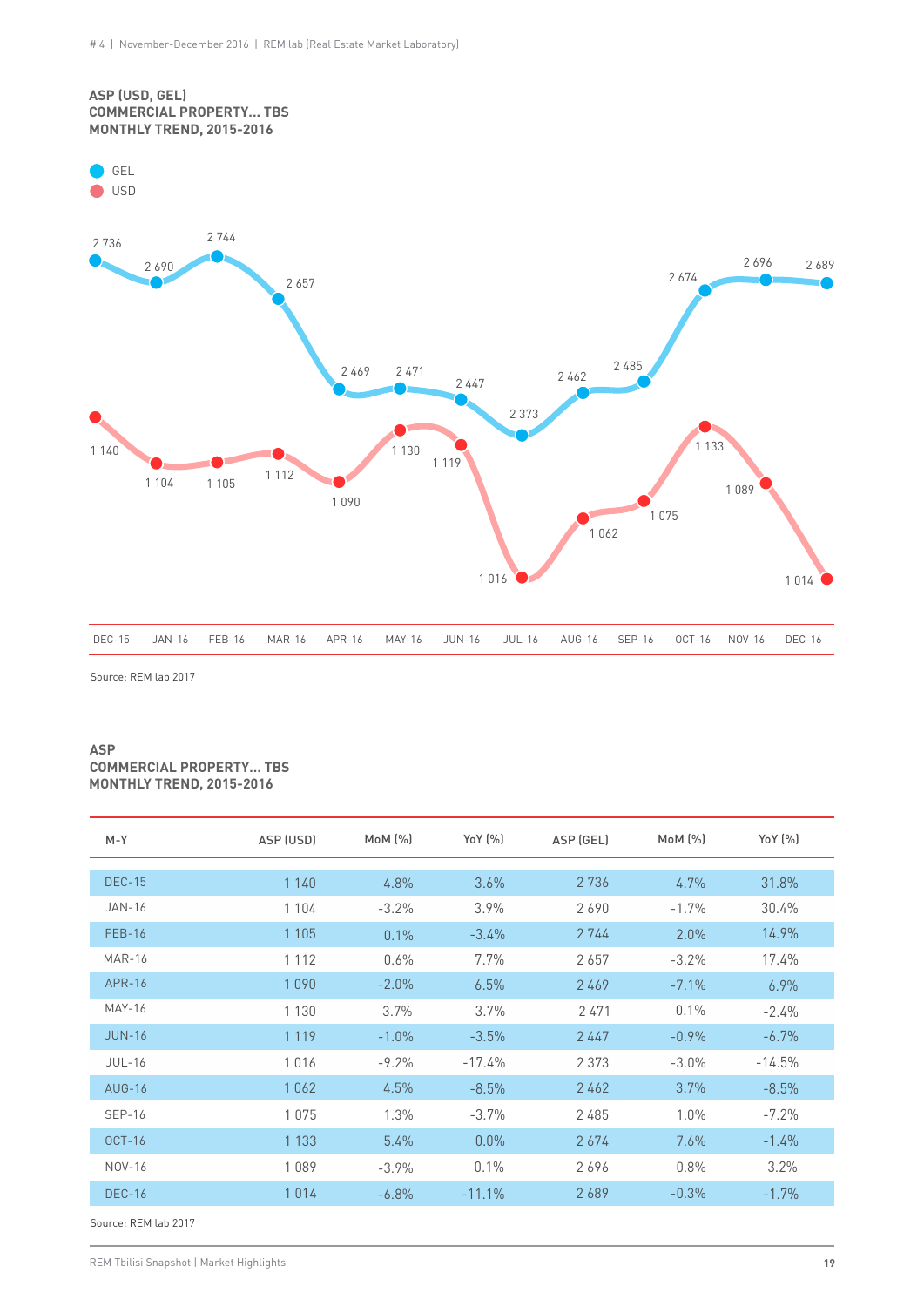#### **RPI COMMERCIAL PROPERTY... TBS MONTHLY TREND, 2015-2016**



Source: REM lab 2017

**ARP COMMERCIAL PROPERTY... TBS MONTHLY TREND, 2015-2016**